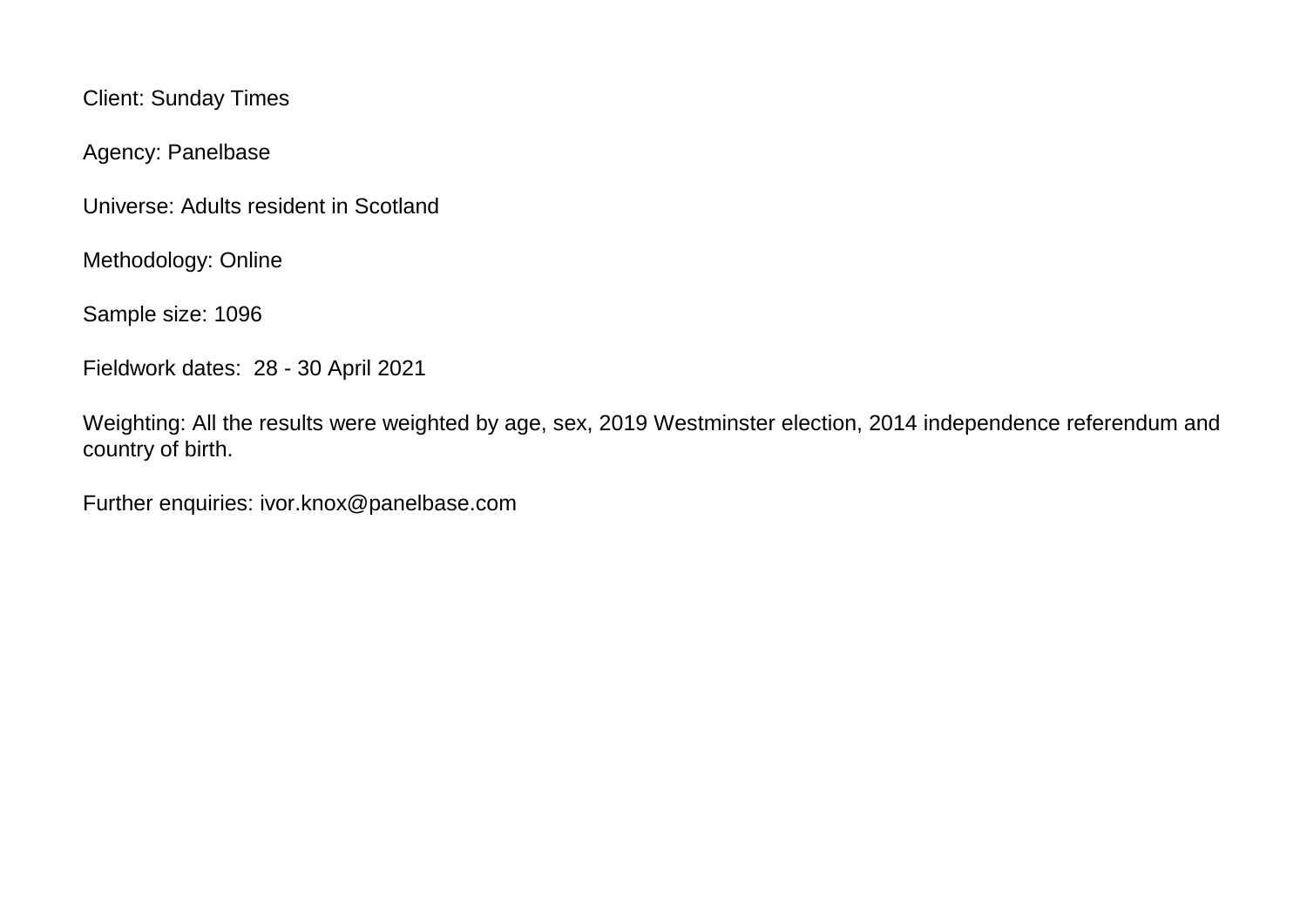| Base: 1,096                                                                                                                                 |                                         | Total               |                           |                       | Gender x Age       |                                                |                    |                    | S4. SEG                  |                                |                 | 2019 Westminster         |                 |                     |                              | 2014 Independence<br>Referendum |                   |                                |                   | 2021 Holyrood Constituency Voting Intention |                      |            |                     | 2016 EU Referendum |                               | Country of Birth    |                                 |                   |  |
|---------------------------------------------------------------------------------------------------------------------------------------------|-----------------------------------------|---------------------|---------------------------|-----------------------|--------------------|------------------------------------------------|--------------------|--------------------|--------------------------|--------------------------------|-----------------|--------------------------|-----------------|---------------------|------------------------------|---------------------------------|-------------------|--------------------------------|-------------------|---------------------------------------------|----------------------|------------|---------------------|--------------------|-------------------------------|---------------------|---------------------------------|-------------------|--|
|                                                                                                                                             |                                         |                     | Male x 16 Male x 35<br>34 | 54                    | $55+$              | Male x Female x Female x Female :<br>$16 - 34$ | 35-54              | 55                 | ABC1                     | C <sub>2</sub> DE              | CON             | LAB                      | Lib Dem         | SNP                 | Yes                          | No                              | Did not<br>vote   | CON                            | LAB               | Lib Dem                                     | SNP                  | Green      | Remain              | Leave              | Did not<br>vote               |                     | Scotland : England : All others | combine<br>d      |  |
| Total                                                                                                                                       |                                         | 1096<br>(1096)      | 161<br>(135)              | 169<br>(152)          | 199<br>(207)       | 159<br>(179)                                   | 178<br>(175)       | 230<br>(246)       | 529<br>(520)             | 567<br>(576)                   | 235<br>(248)    | 174<br>(152)             | 89<br>(72)      | 422<br>(441)        | 424<br>(455)                 | 525<br>(494)                    | 147<br>(147)      | 198<br>(205)                   | 191<br>(173)      | 66<br>(60)                                  | 454<br>(471)         | 28<br>(33) | 579<br>(577)        | 352<br>(362)       | 164<br>(157)                  | 909<br>(866)        | 99<br>(153)                     | 88<br>(77)        |  |
| Q6. How would you vote in<br>response to the question:<br>Should Scotland be an<br>independent country? Likely<br>voters                    | <b>Base: Likely voters</b>              | 956<br>(960)        | 134<br>(112)              | 149<br>(135)          | 185<br>(194)       | 125<br>(141)                                   | 146<br>(145)       | 215<br>(231)       | 473<br>(468)             | 482<br>(492)                   | 227<br>(239)    | 157<br>(136)             | 77<br>(63)      | 392<br>(411)        | 385<br>(415)                 | 479<br>(453)                    | 92<br>(92)        | 191<br>(199)                   | 175<br>(159)      | 59<br>(54)                                  | 419<br>(436)         | 24<br>(29) | 532<br>(533)        | 318<br>(328)       | 105<br>(99)                   | 799<br>(762)        | 90<br>(139)                     | 67<br>(59)        |  |
|                                                                                                                                             | 'es<br>N٥                               | 463<br>48%<br>430   | -80<br>60%                | 85<br>57%<br>60       | 76<br>41%<br>100   | -78<br>63%<br>30                               | 67<br>46%<br>66    | 34%<br>128         | 215<br>45%<br>235        | 248<br>51%<br>195              | 13<br>6%<br>207 | 52<br>33%<br>89          | 15<br>20%<br>58 | 334<br>85%<br>34    | 332<br>86%<br>35             | 77<br>16%<br>370                | 54<br>59%<br>24   | 5%<br>179                      | -33<br>19%<br>134 | 10<br>17%<br>48                             | 371<br>89%<br>-23    | 17<br>69%  | 307<br>58%<br>186   | 95<br>30%<br>211   | 61<br>58%                     | 389<br>49%<br>350   | 37<br>42%<br>50                 | 37<br>55%<br>29   |  |
|                                                                                                                                             | Don't know                              | 45%<br>62<br>6%     | 34%<br>5%                 | 40%<br>3%             | 54%<br>10<br>5%    | 24%<br>15<br>12%                               | 45%<br>13<br>9%    | 60%<br>12<br>6%    | 50%<br>24<br>5%          | 40%<br>38<br>8%                | 91%<br>3%       | 57%<br>14<br>9%          | 75%<br>5%       | 9%<br>23<br>6%      | 9%<br>17<br>4%               | 77%<br>32<br>7%                 | 27%<br>13<br>14%  | 94%<br>2%                      | 76%<br>5%         | 81%<br>2%                                   | 5%<br>27<br>6%       | 12%<br>19% | 35%<br>39<br>7%     | 66%<br>13<br>4%    | 32%<br>10<br>9%               | 44%<br>58<br>7%     | 56%<br>3%                       | 44%<br>1%         |  |
| Q6. How would you vote in                                                                                                                   | Base: Likely voters excluding undecided | 893                 | 126                       | 145                   | 175                | 108                                            | 133                | 202                | 450                      | 443                            | 220             | 141                      | 73              | 370                 | 367                          | 447                             | 79                | 188                            | 168               | 58                                          | 392                  | 20         | 493                 | 306                | 94                            | 739                 | 87                              | 66                |  |
| response to the question<br>Should Scotland be an                                                                                           |                                         | (898)               | (106)                     | (132)                 | (185)              | (124)                                          | (131)              | (218)              | (445)                    | (453)                          | (232)           | (123)                    | (60)            | (387)               | (396)                        | (423)                           | (79)              | (196)                          | (152)             | (53)                                        | (408)                | (24)       | (495)               | (314)              | (89)                          | (705)               | (135)                           | (58)              |  |
| independent country? Likely<br>voters excluding undecided                                                                                   | res                                     | 463<br>52%<br>430   | 80<br>64%<br>-46          | 85<br>59%<br>60       | 76<br>43%<br>100   | 78<br>73%<br>30                                | 67<br>50%<br>66    | 74<br>37%<br>128   | 215<br>48%<br>235        | 248<br>56%<br>195              | 13<br>6%<br>207 | 52<br>37%<br>89          | 15<br>21%<br>58 | 334<br>90%<br>34    | 332<br>90%<br>35             | 77<br>17%<br>370                | 54<br>69%<br>74   | $\circ$<br>5%<br>179           | 33<br>20%<br>134  | 10<br>17%<br>48                             | 371<br>95%<br>-23    | -17<br>85% | 307<br>62%<br>186   | 95<br>31%<br>211   | 61<br>65%<br>33               | 389<br>53%<br>350   | 37<br>43%<br>50                 | 37<br>55%<br>29   |  |
|                                                                                                                                             |                                         | 48%                 | 36%                       | 41%                   | 57%                | 27%                                            | 50%                | 63%                | 52%                      | 44%                            | 94%             | 63%                      | 79%             | 10%                 | 10%                          | 83%                             | 31%               | 95%                            | 80%               | 83%                                         | 5%                   | 15%        | 38%                 | 69%                | 35%                           | 47%                 | 57%                             | 45%               |  |
| Q7b. Who would you vote for<br>with your constituency vote if a<br>Scottish Parliamentary Election<br>took place tomorrow? Likely<br>voters | <b>Base: Likely voters</b>              | 937                 | 126                       | 143                   | 184                | 122                                            | 147                | 212                | 466                      | 471                            | 224             | 157                      | 81              | 392                 | 382                          | 464                             | 90                | 186                            | 179               | 60                                          | 418                  | 25         | 525                 | 316                | 95                            | 776                 | 92                              | 68                |  |
|                                                                                                                                             | MF:                                     | (944)<br>418<br>45% | (106)<br>66<br>52%        | (130)<br>74<br>52%    | (193)<br>65<br>35% | (139)<br>71<br>58%                             | (145)<br>61<br>42% | (229)<br>82<br>39% | (462)<br>195<br>42%      | (482)<br>224<br>48%            | (237)<br>3%     | (137)<br>33<br>21%       | (66)<br>11%     | (411)<br>339<br>87% | (413)<br>285<br>74%          | (439)<br>88<br>19%              | (92)<br>46<br>51% | (194)<br>$\Omega$              | (162)<br>$\Omega$ | (55)<br>$\Omega$                            | (436)<br>418<br>100% | (30)       | (527)<br>295<br>56% | (326)<br>74<br>24% | (91)<br>4 <sup>c</sup><br>52% | (741)<br>357<br>46% | (143)<br>36<br>39%              | (60)<br>26<br>38% |  |
|                                                                                                                                             | Conservative                            | 186<br>20%          | 26<br>21%                 | 21<br>14%             | 49<br>26%          | 4%                                             | 26<br>18%          | 59<br>28%          | 98<br>21%                | 88<br>19%                      | 157<br>70%      | 3%                       | 11<br>14%       | < 1%                | 12<br>3%                     | 159<br>34%                      | 15<br>17%         | 186<br>100%                    |                   |                                             |                      |            | 57<br>11%           | 118<br>37%         | 12%                           | 143<br>18%          | 26<br>28%                       | 18<br>27%         |  |
|                                                                                                                                             | Labour                                  | 179<br>19%          | 16<br>13%                 | 32<br>22%             | 39<br>21%          | 21<br>17%                                      | 34<br>23%          | 38<br>18%          | 93<br>20%                | 85<br>18%                      | 36<br>16%       | 106<br>67%               | 10<br>13%       | 17<br>4%            | 41<br>11%                    | 129<br>28%                      | 10%               | n<br>$\Omega$                  | 179<br>100%       | $\Omega$<br>$\Omega$                        |                      |            | 95<br>18%           | 69<br>22%          | 15<br>15%                     | 158<br>20%          | 13 <sup>1</sup><br>14%          | 11%               |  |
|                                                                                                                                             | Liberal Democrat                        | 60<br>6%            | 4%                        | 4%                    | 17<br>9%           | 5%                                             | 12<br>8%           | 14<br><b>7%</b>    | 36<br>8%                 | $\overline{\phantom{a}}$<br>5% | 10<br>5%        | 1%                       | 37<br>46%       | 2%                  | 12<br>3%                     | 47<br>10%                       | 2%                | n<br>$\Omega$                  |                   | 60<br>100%                                  |                      |            | 30<br>6%            | 25<br>8%           | 5%                            | 47<br>6%            | 8%                              | 9%                |  |
|                                                                                                                                             | Green                                   | 25<br>3%            | 3%                        | $\Omega$              | 2%                 | $11\,$<br>9%                                   | 3%                 | 1%                 | 14<br>3%                 | 12<br>2%                       | $< 1\%$         | 2%                       | 3%              | 1%                  | 12<br>3%                     | 1%                              | 9%                | $\Omega$<br>$\mathbf{0}$       | O                 |                                             |                      | 25<br>100% | 17<br>3%            | $1\%$              | 5%                            | 18<br>2%            | 3%                              | 7%                |  |
|                                                                                                                                             | Other                                   | 14%                 | $1\%$                     | < 1%                  | 2%                 | ı.<br>$\mathbf{o}$                             | n                  | 14%                | $1\%$                    | 1%                             | $< 1\%$         | $\Omega$<br>$\mathbf{o}$ | $\Omega$        | < 1%                | -3<br>$< 1\%$                | $1\%$                           | 2%                | $\Omega$<br>$\mathbf o$        |                   | $\Omega$                                    |                      |            | $1\%$               | 2%                 | 1%                            | $1\%$               | 1%                              | $\Omega$          |  |
|                                                                                                                                             | Would not vote                          |                     | $\bf o$                   | $\Omega$              | $\mathbf{o}$       | $\Omega$<br>$\mathbf 0$                        | $\Omega$           |                    | $\Omega$<br>$\mathbf{0}$ |                                | $\mathbf{o}$    | $\Omega$<br>$\mathbf{o}$ |                 |                     | $\mathbf{0}$<br>$\mathbf{o}$ | $\Omega$                        |                   | $\overline{0}$<br>$\mathbf{o}$ | $\mathbf{c}$      | $\Omega$<br>$\Omega$                        |                      |            | $\mathbf{o}$        | $\mathbf{o}$       |                               | $\Omega$            | $\Omega$<br>$\mathbf{o}$        |                   |  |
|                                                                                                                                             | Don't Know/ Not sure                    | 56<br>6%            | 7%                        | 10<br>7%              | 6<br>4%            | 5%                                             | 6%                 | $\mathbf{1}$<br>8% | 25<br>5%                 | 31<br>7%                       | 4%              | 4%                       | 12<br>14%       | 1S<br>5%            | 16<br>4%                     | 31<br>7%                        | 10<br>11%         | $\Omega$<br>$\mathbf{o}$       |                   | n                                           |                      |            | 29<br>6%            | 20<br>6%           | 8%                            | 44<br>6%            | 7%                              | 9%                |  |
|                                                                                                                                             | Prefer not to say                       | 19/                 | n                         | $\Omega$              | $< 1\%$            | 2%                                             | 1%                 |                    | $1\%$                    | < 1%                           | $< 1\%$         | $< 1\%$                  | $\Omega$        | 19/                 | $< 1\%$                      | $1\%$                           |                   | $\Omega$<br>$\sqrt{2}$         |                   | $\Omega$                                    |                      |            | $1\%$               | $< 1\%$            | 1%                            | 1%                  | $\sqrt{2}$                      | $\Omega$          |  |
| Q7b. Who would you vote for<br>with your constituency vote if a                                                                             | Base: Likely voters excluding undecided | 876<br>(885)        | 117<br>(99)               | 133<br>(121)          | 177<br>(185)       | 114<br>(130)                                   | 137<br>(135)       | 196<br>(213)       | 440<br>(437)             | 436<br>(448)                   | 214<br>(226)    | 149<br>(130)             | 69<br>(57)      | 372<br>(392)        | 365<br>(395)                 | 431<br>(408)                    | 80<br>(82)        | 186<br>(194)                   | 179<br>(162)      | 60<br>(55)                                  | 418<br>(436)         | 25<br>(30) | 495<br>(500)        | 294<br>(302)       | 87<br>(83)                    | 729<br>(697)        | 86<br>(133)                     | 62<br>(55)        |  |
| Scottish Parliamentary Election<br>took place tomorrow? Likely                                                                              | SNP                                     | 418<br>48%          | 66<br>56%                 | 74<br>55%             | 65<br>36%          | 71<br>62%                                      | 61<br>45%          | 82<br>42%          | 195<br>44%               | 224<br>51%                     | 3%              | 33<br>22%                | 12%             | 339<br>91%          | 285<br>78%                   | 88<br>20%                       | 46<br>57%         | $\Omega$                       | $\mathbf{c}$      | $\Omega$                                    | 418<br>100%          |            | 295<br>60%          | 74<br>25%          | 49<br>57%                     | 357<br>49%          | 36<br>42%                       | 26<br>42%         |  |
| voters excluding undecided                                                                                                                  | Conservative                            | 186<br>21%          | 26<br>23%                 | $\overline{z}$<br>15% | 49<br>27%          | 5%                                             | 26<br>19%          | 59<br>30%          | 98<br>22%                | 20%                            | 157<br>73%      | 3%                       | 11<br>16%       | < 1%                | 12<br>3%                     | 159<br>37%                      | 15<br>19%         | 186<br>100%                    |                   |                                             |                      |            | 57<br>12%           | 118<br>40%         | 13%                           | 143<br>20%          | 26<br>30%                       | 18<br>29%         |  |
|                                                                                                                                             | Labour                                  | 179<br>20%          | 16<br>14%                 | 32<br>24%             | 39<br>22%          | 21<br>18%                                      | 34<br>25%          | 38<br>19%          | 93<br>21%                | 85<br>20%                      | 36<br>17%       | 106<br>71%               | 10<br>15%       | 17<br>4%            | 41<br>11%                    | 129<br>30%                      | 11%               | $\Omega$                       | 179<br>100%       | $\Omega$                                    |                      |            | 95<br>19%           | 69<br>23%          | 15<br>17%                     | 158<br>22%          | 13 <sup>1</sup><br>15%          | 12%               |  |
|                                                                                                                                             | Liberal Democrat                        | 60<br>7%            | 4%                        | 4%                    | 17<br>10%          | 5%                                             | 12<br>9%           | 14<br><b>7%</b>    | 36<br>8%                 | 5%                             | 10<br>5%        | 1%                       | 37<br>53%       | 2%                  | 12<br>3%                     | 47<br>11%                       | 2%                | $\Omega$<br>$\Omega$           |                   | 60<br>100%                                  |                      |            | 30<br>6%            | 25<br>9%           | 6%                            | 47<br>6%            | 9%                              | 10%               |  |
|                                                                                                                                             | Green                                   | 2!<br>3%            | 3%                        | $\Omega$              | 2%                 | 10%                                            | 3%                 | 1%                 | 14<br>3%                 | 3%                             | $1\%$           | 2%                       | 4%              | 1%                  | 12<br>3%                     | 1%                              | 10%               | $\mathbf{0}$<br>$\mathbf{0}$   |                   |                                             |                      | 25<br>100% | 17<br>4%            | < 1%               | 6%                            | 18<br>2%            | 3%                              | 7%                |  |
|                                                                                                                                             | Other                                   | < 1%                | $1\%$                     | $1\%$                 | 2%                 | $\mathbf{o}$                                   | $\Omega$           | $1\%$              | $1\%$                    | < 1%                           | $< 1\%$         | $\Omega$<br>$\Omega$     | $\Omega$        | $< 1\%$             | < 1%                         | < 1%                            | 2%                | $\Omega$<br>$\mathbf{o}$       |                   | n                                           |                      |            | < 1%                | 2%                 | 1%                            | $1\%$               | < 1%                            |                   |  |
|                                                                                                                                             |                                         |                     |                           |                       |                    |                                                |                    |                    |                          |                                |                 |                          |                 |                     |                              |                                 |                   |                                |                   |                                             |                      |            |                     |                    |                               |                     |                                 |                   |  |